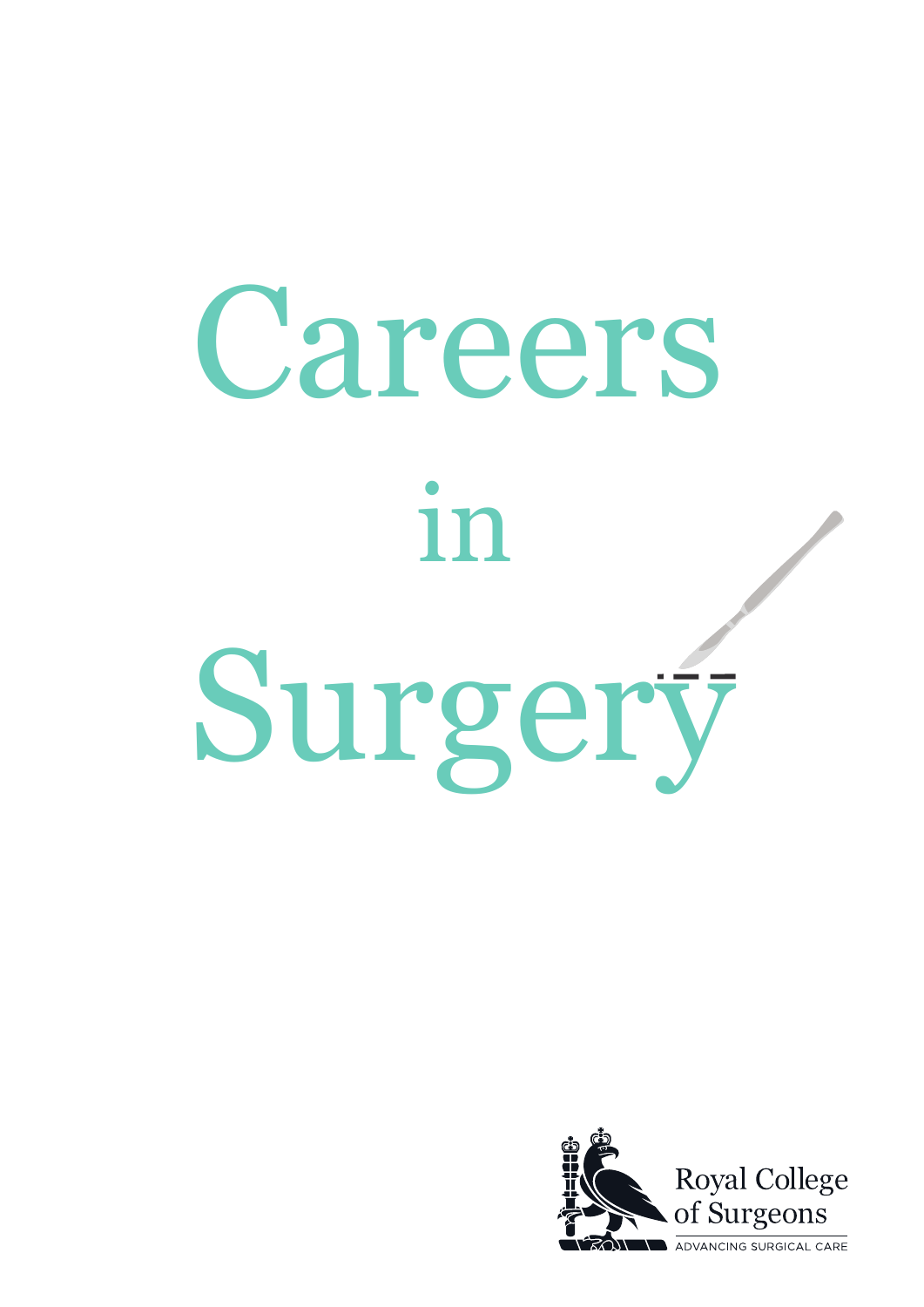## What do surgeons do?

Surgery is a challenging, varied and rewarding career. It combines intellectual challenges with an active, hands-on approach to treating disease. Performing an operation and seeing a patient's life improved almost immediately is incredibly satisfying and a great privilege for many surgeons. Surgery isn't confined to the operating theatre though and surgeons divide their time between several activities.



#### **Ward Rounds**

Daily visits to check on the condition of patients under their care, liaise with nursing staff and colleagues and teach foundation doctors and trainees.



#### **Outpatient clinics**

Meeting with patients, family members and/or carers to discuss treatment options and explain procedures. Surgeons will also undertake tests and arrange x-rays and scans to decide if an operation is needed or prepare a patient for the procedure. Surgeons meet with patients again after an operation, to monitor and support their recovery.



#### **Administration**

Paperwork is necessary and helps to make sure patients get the right treatment at the right time. Surgeons spend some of their time writing to patients, colleagues and GPs, writing up notes and keeping accurate records. They may also be involved in arranging rotas and filling in paperwork to support trainee surgeons.



#### **Operating**

Working on pre-booked, elective operations or emergency cases. The operating team includes other surgeons, anaesthetists, technicians, nurses and administrators all working together to ensure the best possible care and outcome for patients.



#### **Supporting work**

Surgeons may take on additional or voluntary roles to support the teaching and development of surgery, for example, teaching at the Royal College of Surgeons, working in admissions or teaching at medical schools.



#### **Research**

Surgeons will undertake many forms of research throughout their career; this may either be formal research, such as undertaking a PhD or clinical trials, or more informal such as undertaking departmental audits or individual research to present at a specialist surgical society meeting.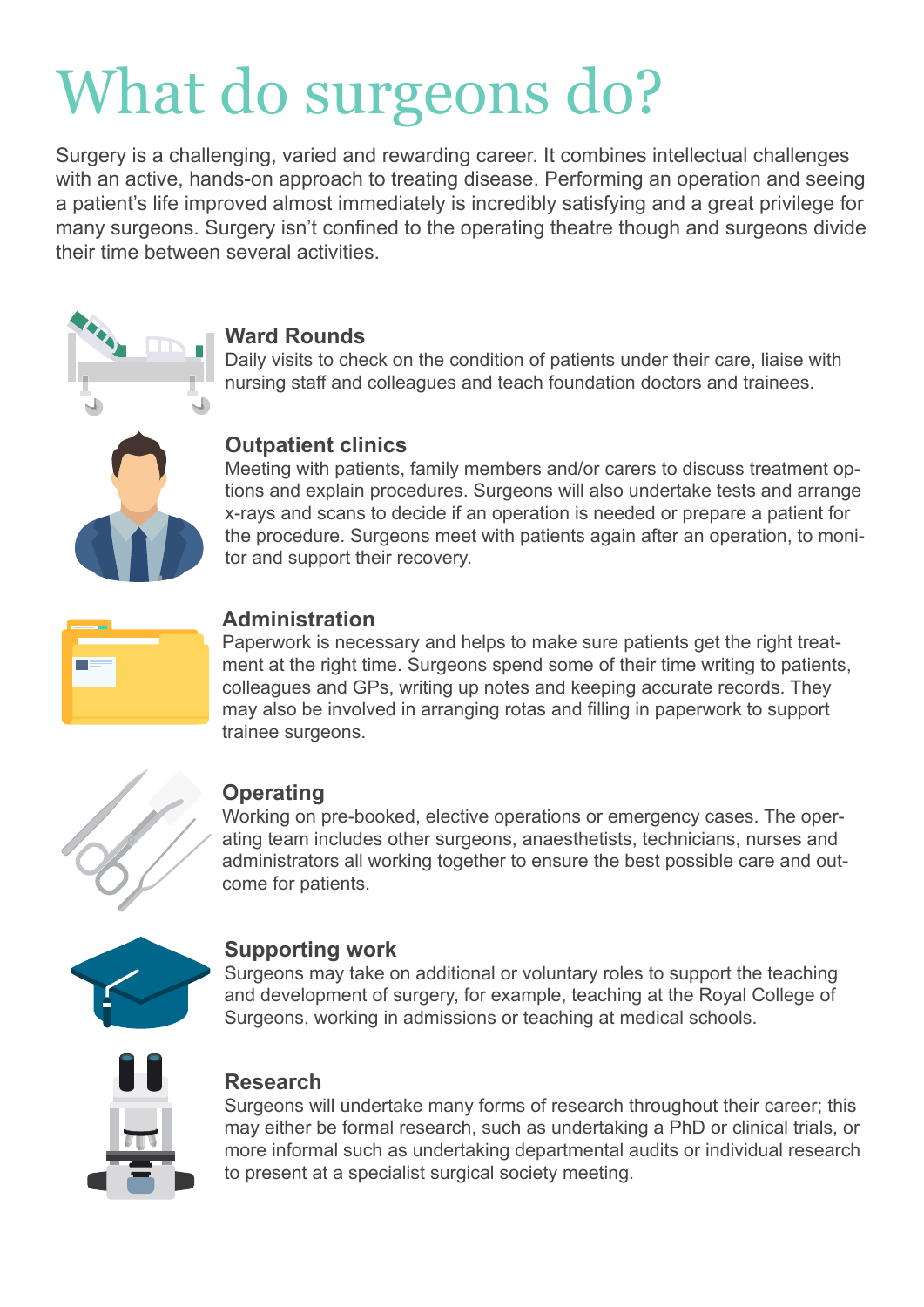## What kind of surgeon could you be?

**GENERAL SURGERY**



**CARDIOTHORACICS**

**NEUROSURGERY**

This specialty deals with conditions of the heart and lungs. It can involve complex operations but can be rewarding as you quickly see a patient's life saved.

This is a wide-ranging specialty that encorporates many sub-specialties . Most emergency general surgery patients suffer from conditions of the abdomen.



Neurosurgeons focus on the brain, central nervous system and spinal conditions.It is one of the most intricate surgical specialties, often with high stakes.



**PAEDIATRICS**



This specialty deals with conditions of the ear, nose and throat. Many ENT patients will not need surgery, and the ENT must assess this need.

Paediatric surgeons work with children and their parents and deal with all aspects of surgery from premature babies to teenagers.



Plastic surgeons have no anatomically defined region and work with other surgical specialties to repair and reconstruct various parts of the body.



This specialty is concerned with the bones, joints and their associated soft tissues. There is a high demand for T&O surgeons across the country.



Urologists treat conditions of the urogenital system including the kidneys, bladder and prostate.They also deal with men's sexual and reproductive health.



OMFS surgeons treat conditions in the face and mouth. Surgeons in this specialty are required to have both a medical and dental degree.



Vascular surgeons deal with the veins and arteries, working across the whole body and alongside surgeons from various other specialties.

**PLASTIC SURGERY**

**TRAUMA & ORTHOPAEDICS**

**UROLOGY**

**ORAL & MAXILLOFACIAL**

**VASCULAR**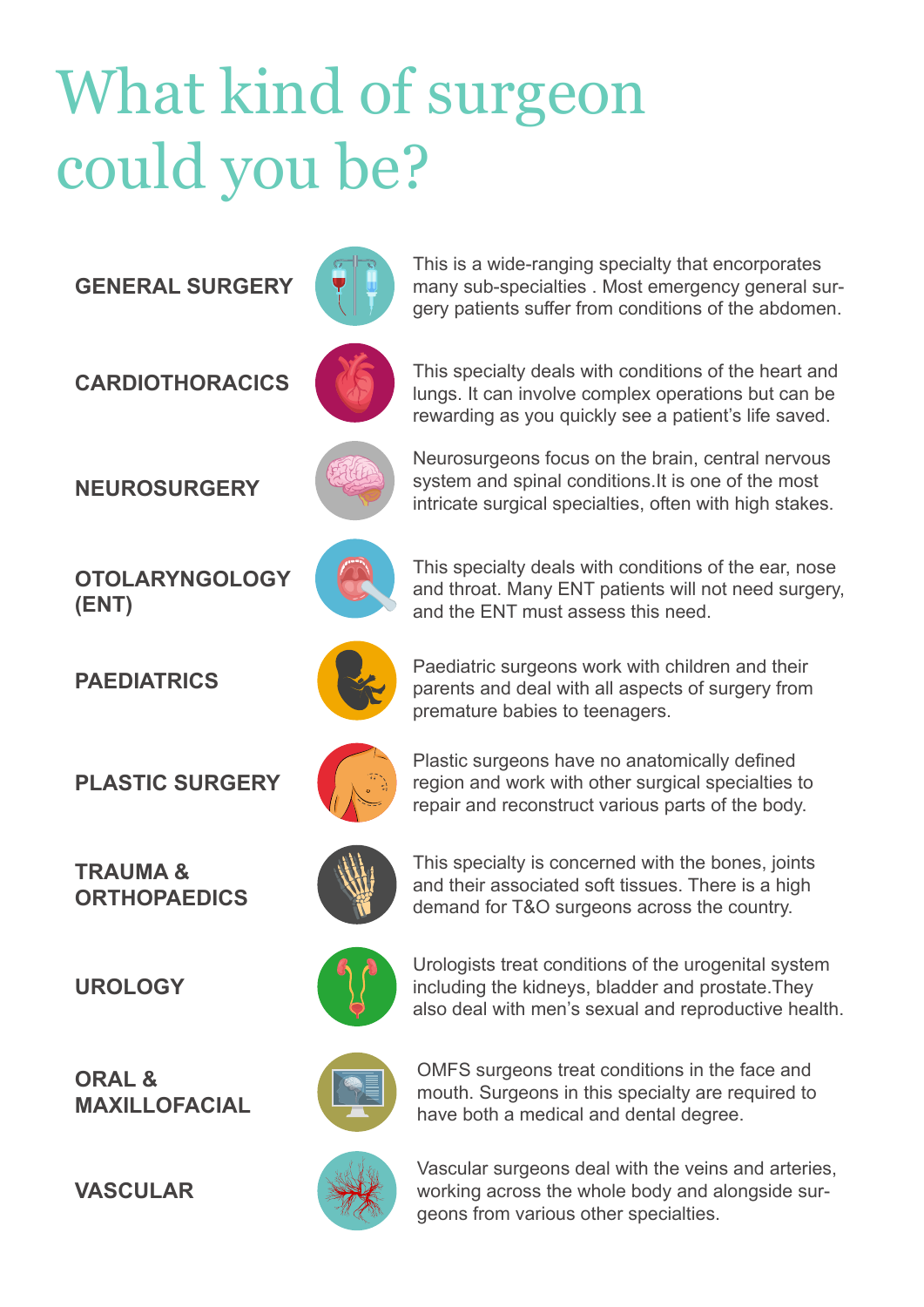### How to become a surgeon

| <b>Medical School</b>      |                                                                                                                                                                                                                                                                                                          |
|----------------------------|----------------------------------------------------------------------------------------------------------------------------------------------------------------------------------------------------------------------------------------------------------------------------------------------------------|
| <b>Duration</b>            | $4 - 6$ years                                                                                                                                                                                                                                                                                            |
| <b>Content</b>             | Basic knowledge required for all medical specialties.                                                                                                                                                                                                                                                    |
| <b>Application</b>         | <b>UCAS</b>                                                                                                                                                                                                                                                                                              |
| <b>Entry requirements</b>  | Grade C or above in English and Maths at GCSE.<br>At least three A Levels, normally at grades AAB, including chemistry<br>with at least one other science or maths.<br>UKCAT (UK Clinical Aptitude Test) or BMAT (BioMedical Admissions<br>Test).<br>Graduate Entry is possible at some medical schools. |
| <b>Foundation training</b> |                                                                                                                                                                                                                                                                                                          |
| <b>Duration</b>            | 2 years                                                                                                                                                                                                                                                                                                  |
| <b>Content</b>             | A paid training job in a hospital or other medical setting. You will cover<br>a range of medical specialties including surgery.                                                                                                                                                                          |
| <b>Application</b>         | Applications are sent via the Foundation Programme. Medical students<br>are "matched" to places based on their application.                                                                                                                                                                              |
| <b>Entry requirements</b>  | Successful completion of approved medical degree.                                                                                                                                                                                                                                                        |
| <b>Core training</b>       |                                                                                                                                                                                                                                                                                                          |
|                            |                                                                                                                                                                                                                                                                                                          |
| <b>Duration</b>            | 2 years                                                                                                                                                                                                                                                                                                  |
| <b>Content</b>             | A paid training job in a hospital setting, covering a range of surgical<br>specialties. It may be themed towards one specific specialty.                                                                                                                                                                 |
| <b>Application</b>         | Applications go to deaneries via forms and an interview/assessment<br>process.                                                                                                                                                                                                                           |
| <b>Entry requirements</b>  | Completed foundation training competencies and GMC registration                                                                                                                                                                                                                                          |
|                            | <b>Specialty training</b>                                                                                                                                                                                                                                                                                |
| <b>Duration</b>            | Approximately 6 years                                                                                                                                                                                                                                                                                    |
| <b>Content</b>             | A paid training job in a hospital setting that is focused solely on the<br>specialty you have chosen.                                                                                                                                                                                                    |
| <b>Application</b>         | Applications go to deaneries via forms, interview/assement process.                                                                                                                                                                                                                                      |
| <b>Entry requirements</b>  | Completed core training competencies, GMC registration and MRCS<br>examination (Member of the Royal College of Surgeons).                                                                                                                                                                                |
|                            | Senior medical appointment                                                                                                                                                                                                                                                                               |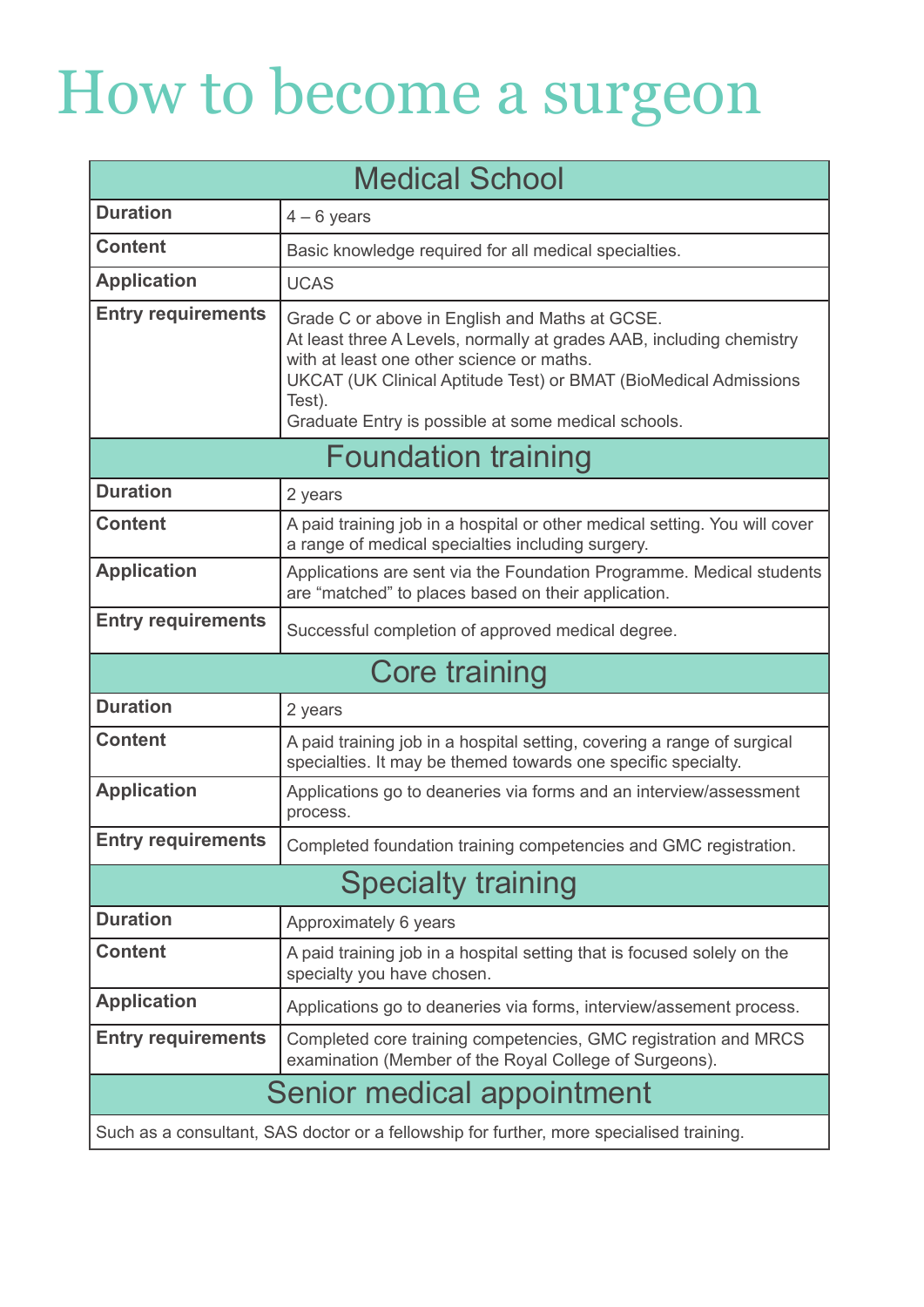#### **Medical student**

All surgeons need to obtain a medical degree before they can start their training. In the UK, medical degrees are between four and six years in duration. The standard medical degree takes five years and teaches you the basic knowledge and skills you need to begin a career in any of the medical specialties.

#### **Foundation trainee**

All doctors who want to train or work in the UK need to complete the Foundation Programme. This is a two-year, paid training job made up of a number of different three-month rotations in various areas of medicine and surgery. It is designed to help you learn a bit more about working as a doctor and what kind of doctor you want to be.

#### **Core surgical trainee**

If you want to become a surgeon, then the next step is to complete core surgical training. This is a two-year, paid training post made up of a number of surgical jobs that aim to teach junior doctors the basics of becoming a surgeon. Core surgical trainees work in hospitals in a number of surgical sub-specialties and are taught by specialty trainees and consultant surgeons.

#### **Speciality trainee**

Once you have completed core surgical training, if you wish to become a consultant surgeon you must decide which kind of surgeon you want to be and undertake speciality training. Speciality training is a five to seven-year programme in one surgical speciality. During this time specialty trainees teach core and foundation trainees and are taught by senior surgeons.

#### **Consultant surgeon**

When you have completed your surgical training you become a consultant surgeon. Consultant surgeons are in charge of the surgical team and are responsible for teaching trainees along with a number of colleagues. Consultant surgeons may also teach medical students or undertake research, work for private hospitals or undertake a number of other roles such as examiners or advisors.

#### **SAS surgeon**

If you have entered surgical training from another country or medical field, or have decided to leave the traditional training route, you may consider becoming an SAS surgeon. Responsibilities and training among SAS surgeons vary greatly. Some are engaged in major complex surgery while others provide minor diagnostic procedures and outpatient services. The majority of SAS surgeons carry out elective and routine surgery; their contribution being important to the provision of many surgical services and achieving targets.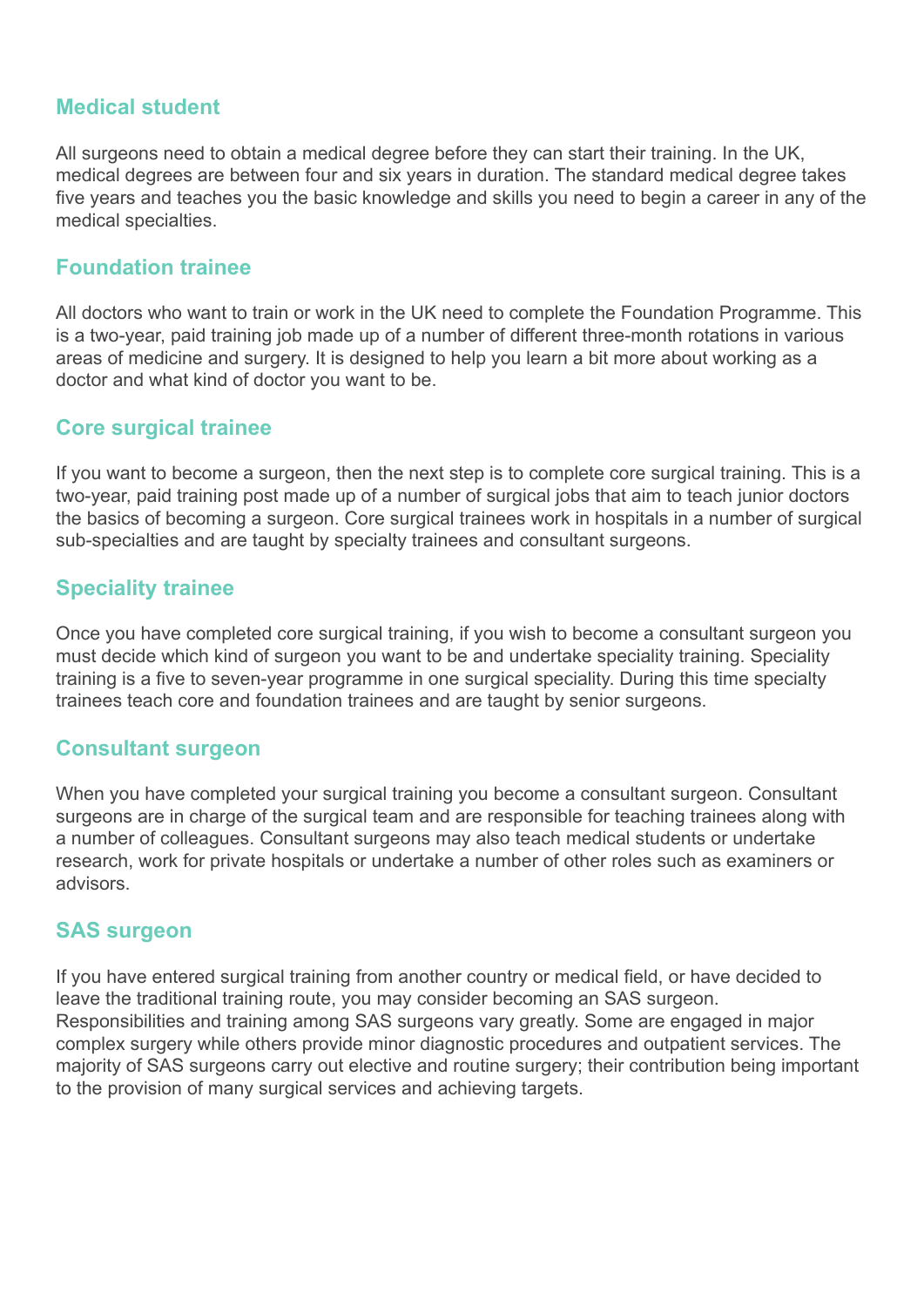# Applying to medical school

#### **What is a medical degree?**

To become a doctor, and then a surgeon, you must complete a medical degree at an approved medical school. There are 33 medical schools in the UK, though not all of these offer medicine at undergraduate level. Some medical degrees are only open to those with an undergraduate degree in a related subject. No two medical schools are identical; each has developed their own curriculum and style of teaching. No matter which medical school you attend, all provide medical degrees that will qualify you upon graduation as a 'doctor'. This qualification will then enable you to continue training in your chosen professional field, whether it be as a surgeon, General Practitioner, psychiatrist, or any other medical specialty.

When you graduate from medical school you will be awarded a Bachelor of Medicine, Bachelor of Surgery degree. There are several abbreviations for this title depending upon which medical school you graduate from - all of these are equivalent. During medical school some students may have completed an 'Intercalated' Bachelor of Sciences degree and will graduate medical school with a BSc MBBS.

#### **How are medical degrees taught?**

There are three main ways that medical degrees are taught in the UK. Which you choose will depend on your own style – there is no best option, merely the one that fits your own learning preferences. All of the courses will teach the same information, just in different ways.

#### **1. Traditional courses**

Medical schools that teach you the theory of medicine prior to placing you in a clinical setting are referred to as traditional courses. The aim of this style of teaching is to provide you with a basic scientific foundation upon which you will subsequently build your clinical knowledge. You can expect to spend the first two years of your degree in lectures and seminars that will cover lots of different subjects such as anatomy. You will spend the remaining time undertaking clinical placements in areas such as medicine, surgery, obstetrics and paediatrics, being taught by junior doctors, registrars and consultants in small groups at a local teaching hospital.

#### **2. Problem based learning**

PBL is a much more integrated approach to clinical experience. It may be that you spend the first year studying the basic general principles of preclinical subjects and then go on to spend the next two years studying pre-clinical and clinical subjects. Your final two years will be predominantly clinical teaching aimed at consolidating your knowledge, and this may be when you would take your electives and sit exams. Each medical school using PBLC's will use a slightly different model. PBLC's provide you with early patient interaction in a clinical setting which should help you to develop better communication skills and strengthen your clinical inference skills. If you are someone who enjoys working independently and doing lots of research a PBLC may be better for you.

#### **3. Integrated courses**

Integrated or Systems based courses are run at the majority of UK medical schools. They sit as a compromise between a traditional style course and a PBL course. Teaching is based on body systems and supplemented by other lectures on subjects such as pharmacology etc.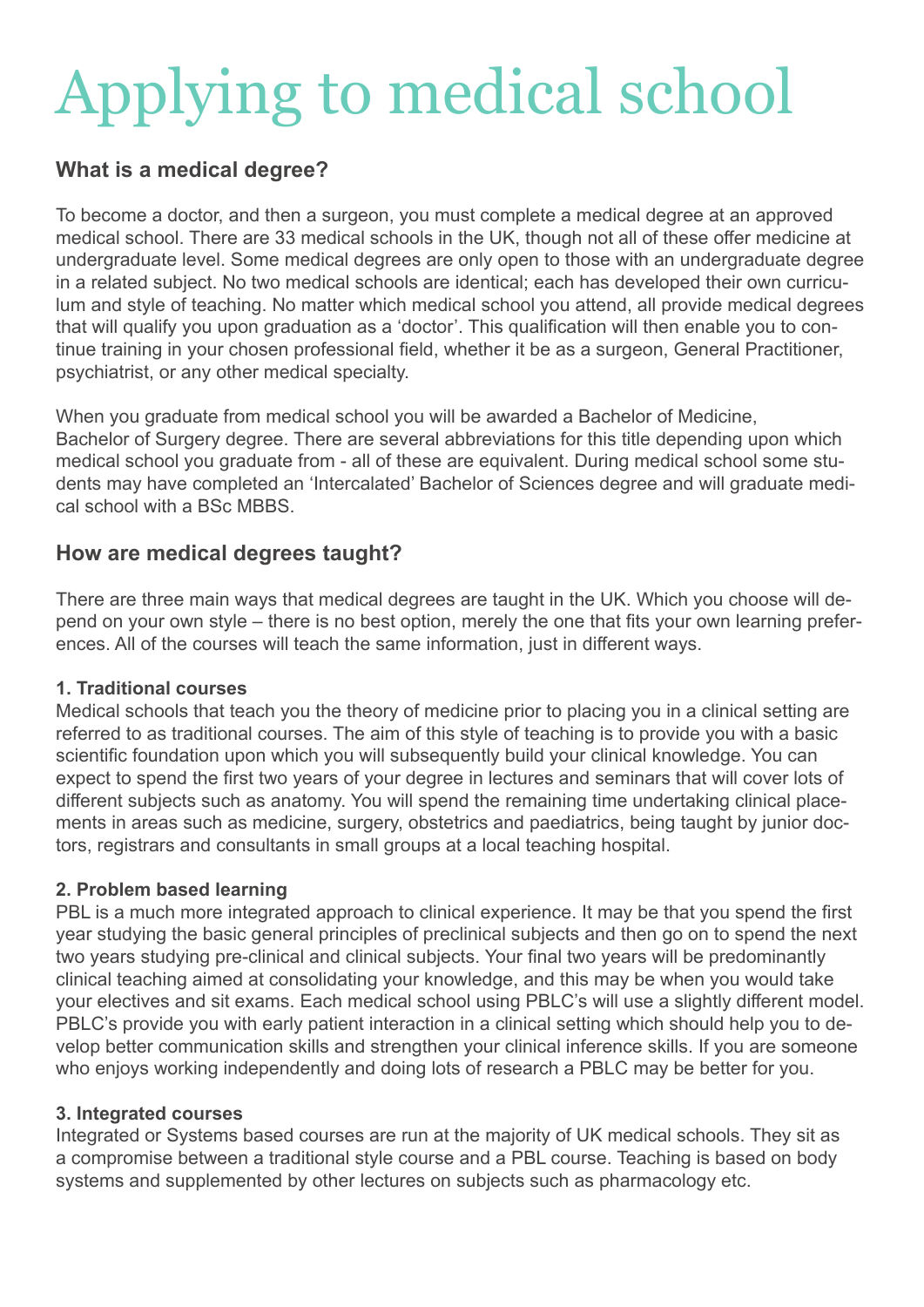#### **Intercalating**

Some medical students spend one or two additional years at medical school (lengthening a five-year course to six or seven years) studying for an intercalated degree. This is an extra degree awarded in addition to a medical degree usually in a related topic, providing an opportunity to gain an extra qualification while improving your research and laboratory skills.

At the end of this intercalated period students are awarded an additional bachelor's degree. Usually students complete an intercalated bachelor's degree the year after completing the second or third year of their medical course. Normally you do not need to decide if you want to do an intercalated BSc until you are at medical school but at a few universities it is compulsory so remember to check directly before applying.

### How to get into medical school

#### **Grades**

Medicine is a popular and competitive subject; places are unlikely to be available through clearing. Most universities require a minimum of three A2s (predicted or obtained) in grades A\*/A.

Chemistry is usually essential along with at least one other science subject or mathematics. Some universities prefer biology and some make it an essential requirement. A handful of medical schools may accept A2 qualifications in subjects such as modern languages or a humanities subject. You should try to find out the exact requwirements of your preferred schools when choosing you're A Levels or before making your application. You will also need good AS Level results (usually three AS A\*/A grades) and good GCSE results including A to C grades in Mathematics, English and Sciences (individually or a double science award).

#### **Work and voluntary experience**

Most medical schools will expect that you have some relevant work experience. If you are able to organise a placement at your local hospital or shadow a medical professional, great! If you do not know anyone working in the sector, it may be hard to make contact and get that experience.

The most important thing is to persevere in your attempts to find experience in the field – you may receive lots of refusals (when you even receive responses) but you only need one positive response to get the experience that will help build your personal statement. Start looking early on so that you have time to send out more requests and consider broadening your scope: not just looking to hospitals, but also considering GP surgeries, nursing homes, and hospices.

Another way to demonstrate your enthusiasm for the medical profession would be to get involved with a voluntary organisation such as the Red Cross or St John's Ambulance – they both have schemes aimed at young people and they might have opportunities in your local area.

Work and voluntary experience is not just important for your medical school applications, it can be vital in giving you the chance to make sure you are fully committed to a medical career before even applying to university.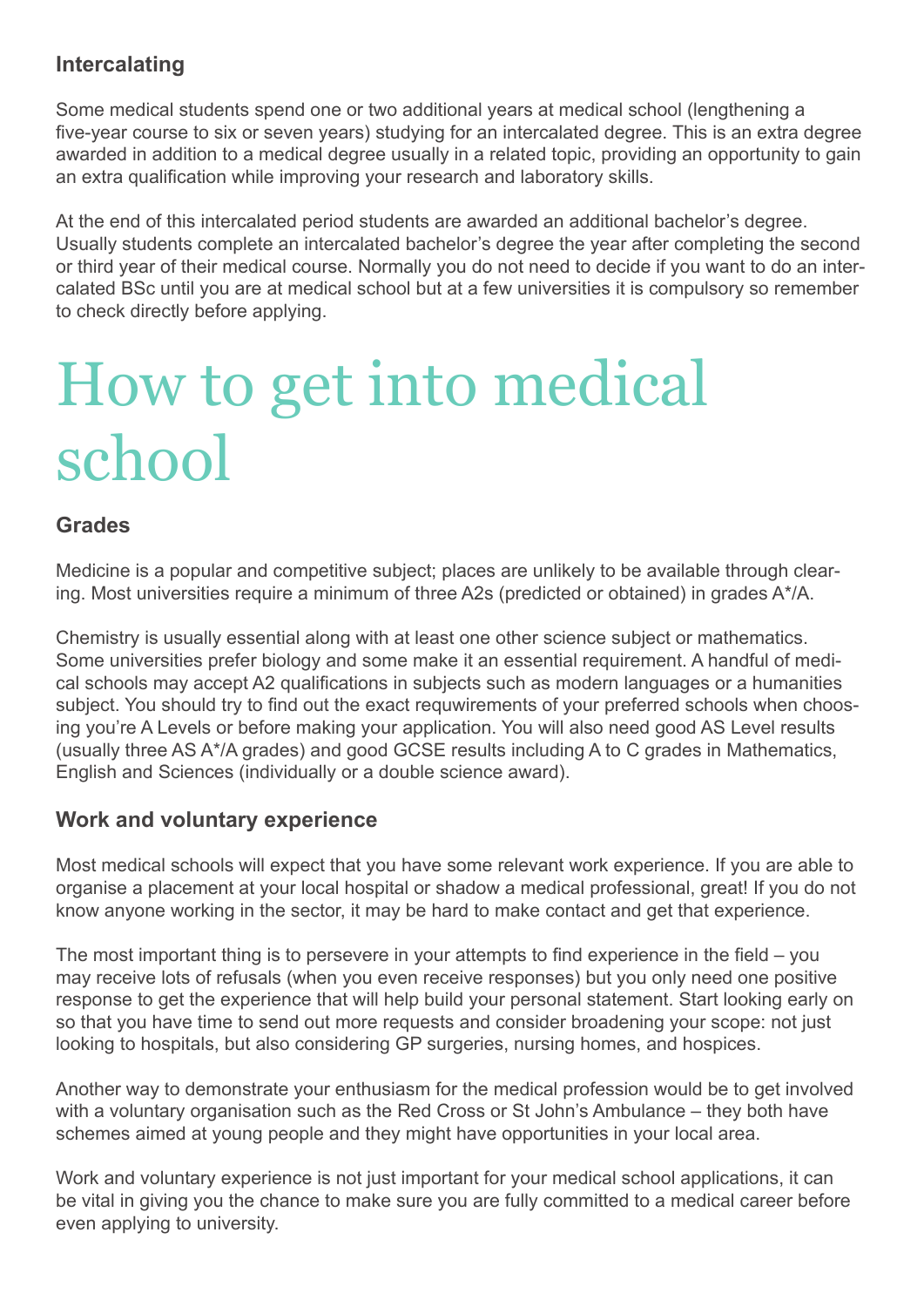#### **Admissions tests**

An entry requirement for all medical schools is the admissions test. There are four different tests available. Most medical schools use the UK Clinical Aptitude Test (UKCAT) and the BioMedical Admissions Test (BMAT). There is also the Graduate Medical School Admissions Test (GAMSAT) and the Situational Judgement Test for Admission to Clinical Education (SJTace). Your test scores will be sent to the medical schools to which you have applied, alongside your UCAS personal statement. Each school will set a pass mark – if your score is below this, it is highly unlikely you will be invited to interview, unless there are extenuating circumstances. You cannot resit admission tests – you will have to wait until the following year to reapply to medical school and sit the exam again.

It is important to ensure you are fully ready for the test before taking it. You cannot 'revise' for the UKCAT or BMAT as they are testing aptitude rather than knowledge, but you can certainly prepare. Preparation guides may be available from your local library or school/college careers service, or you may be able to find second-hand copies online. There are also online resources containing practice questions and guidance from current medical students on how best to prepare for the tests.

There is a fee for taking either test but bursaries are available. It is most important that you ensure you take the right test for the medical schools you are applying to – this may influence which medical schools you apply to, or you may choose to take both tests. Further details about the tests, fees and what to expect can be found on the UKCAT and BMAT websites.

#### **Personal statement**

You can apply to up to four medical schools through UCAS, listing the schools in order of preference, as well as choosing a fifth 'back-up' place in another related subject.

Along with your test scores, your UCAS personal statement will be what medical schools use to decide whether to invite you to interview. It is your chance to sell yourself to the medical school, make a lasting impression and give yourself a head start over other applicants. You should give the personal statement as much care and attention as possible and aim to include:

- Maximum 4,000 characters
- Why you want to study medicine
- What makes you suitable for a career in medicine
- Your skills, experiences and extra-curricular activities
- What makes you different? e.g. work experience, charity work, sporting achievements

Remember once it has been submitted your statement cannot be amended. Make sure you check several times that your spelling, grammar and punctuation are correct. It may be helpful to ask a relative, friend, careers advisor or teacher to read through your statement as well. Do not to copy someone else's statement and do not lie, you will be caught out if you do! For more information on personal statements, visit www.ucas.com